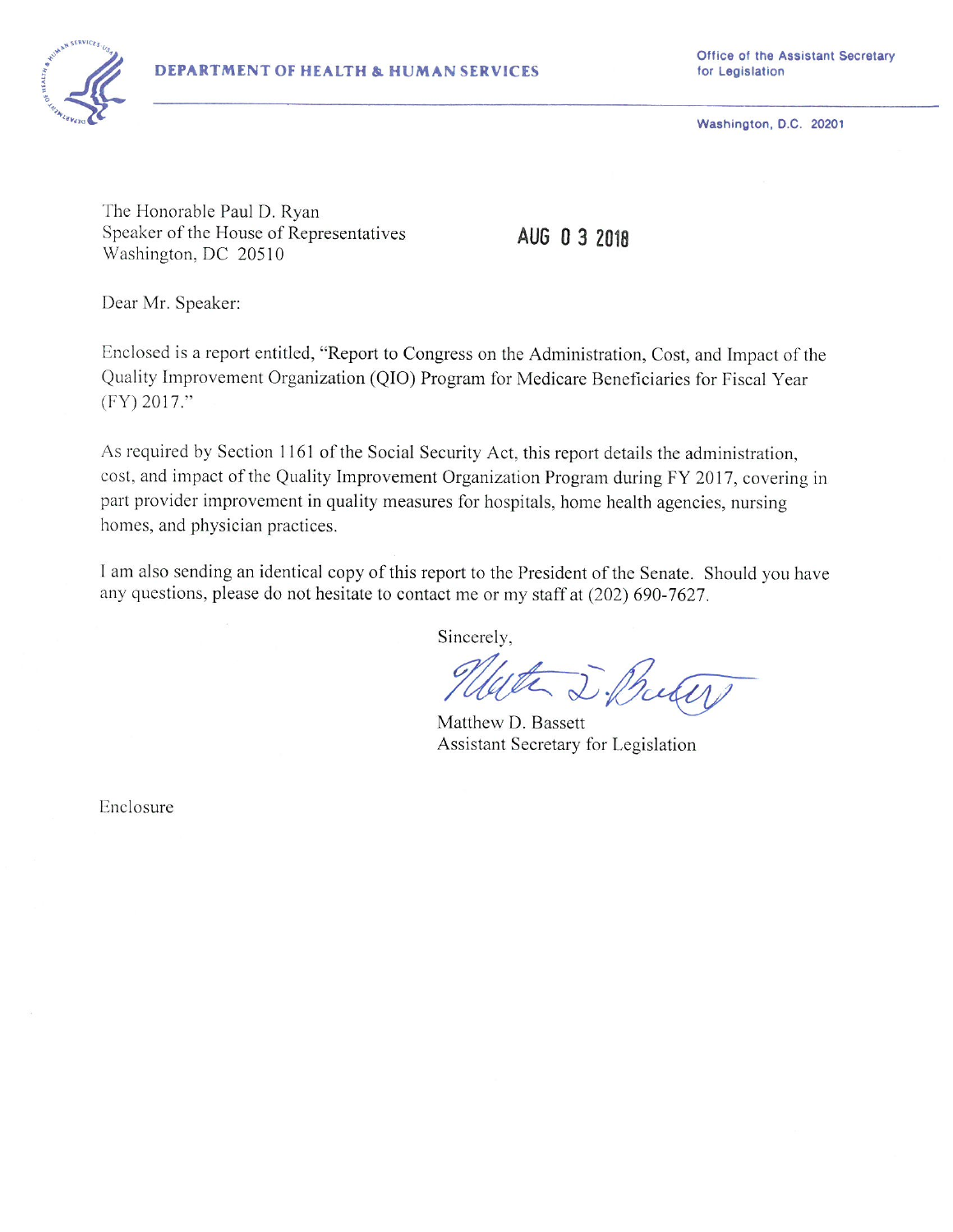

Washington, D.C. 20201

The Honorable Michael R. Pence President of the Senate Washington, DC 20510

AUG 0 3 2018

Dear Mr. President:

Enclosed is a report entitled, "Report to Congress on the Administration, Cost, and Impact of the Quality Improvement Organization (QIO) Program for Medicare Beneficiaries for Fiscal Year (FY) 2017."

As required by Section 1161 of the Social Security Act, this report details the administration, cost, and impact of the QIO Program during FY 2017, covering in part provider improvement in quality measures for hospitals, home health agencies, nursing homes, and physician practices.

I am also sending an identical copy of this report to the Speaker of the House of Representatives. Should you have any questions, please do not hesitate to contact me or my staff at (202) 690-7627.

Sincerely,

attent But

Matthew D. Bassett Assistant Secretary for Legislation

Enclosure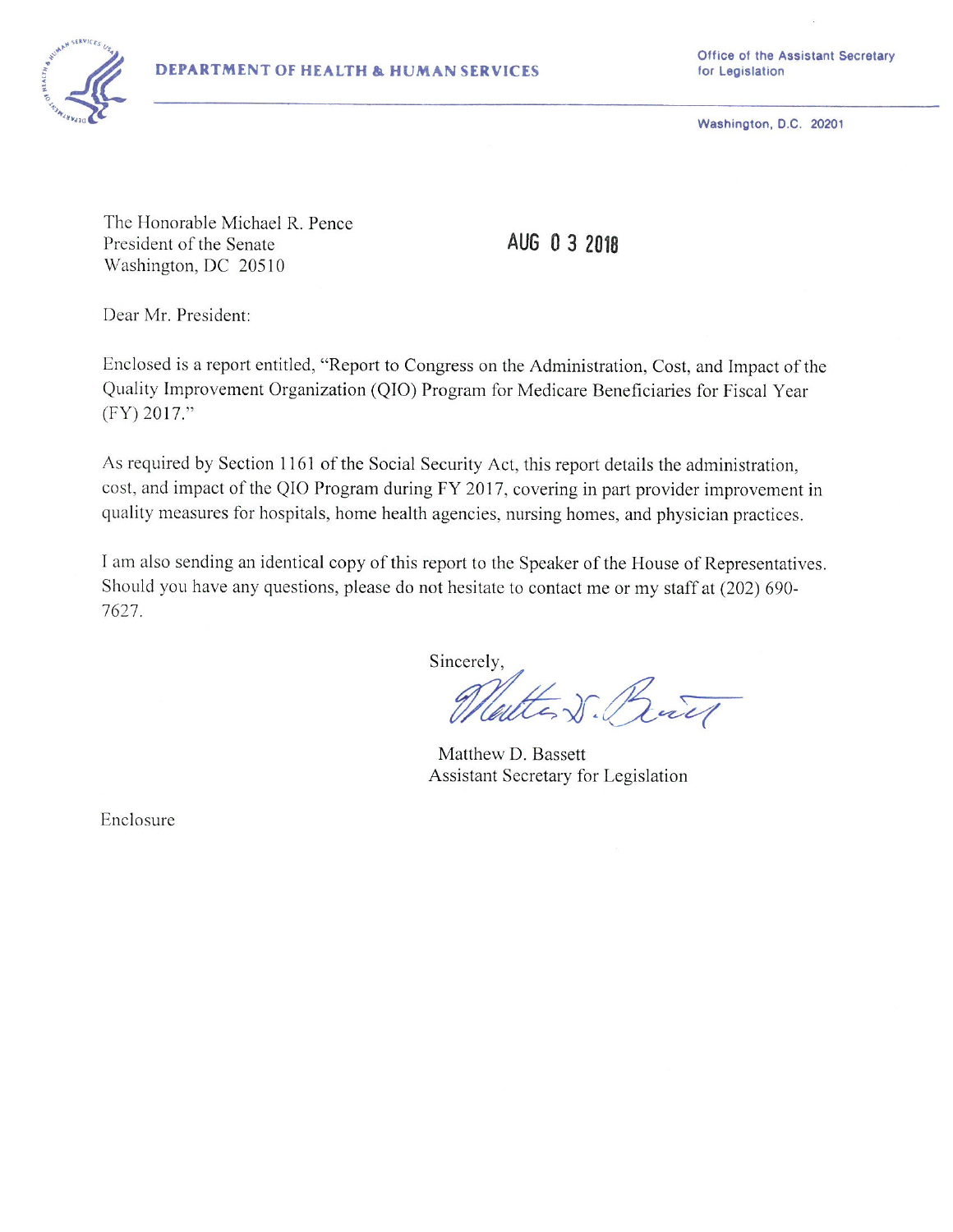**Report to Congress**

**The Administration, Cost, and Impact of the Quality Improvement Organization Program for Medicare Beneficiaries for Fiscal Year 2017**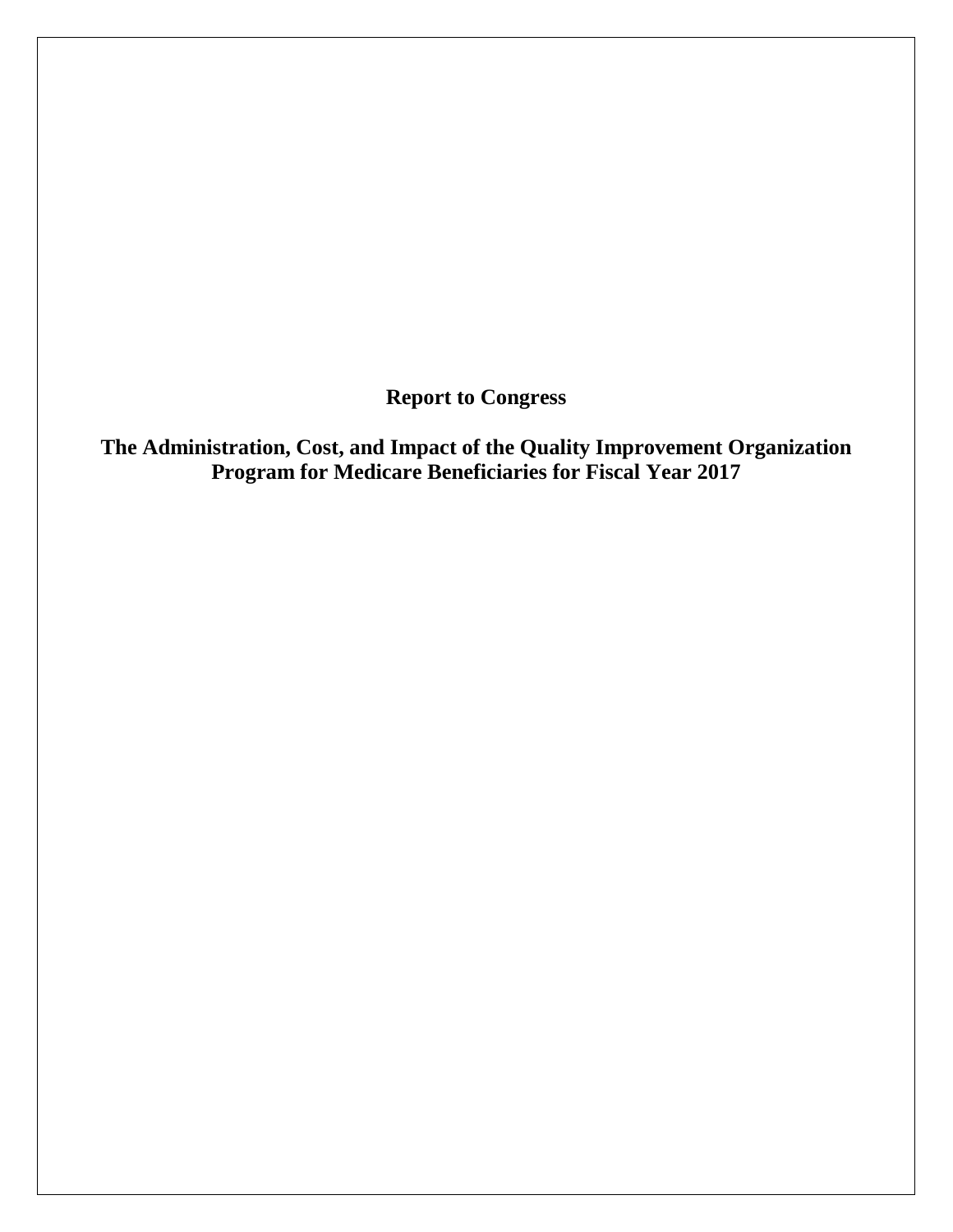### **EXECUTIVE SUMMARY**

Section 1161 of the Social Security Act (the Act) requires the submission of an annual report to Congress on the administration, cost, and impact of the Quality Improvement Organization (QIO) Program during the preceding fiscal year. This report fulfills this requirement for FY 2017. The statutory mission of the QIO Program is set forth in Title XVIII of the Act-Health Insurance for the Aged and Disabled. More specifically, section 1862(g) of the Act states that the mission of the QIO Program is to improve the effectiveness, efficiency, economy, and quality of services delivered to Medicare beneficiaries and to ensure that those services are reasonable and necessary. The quality improvement strategies of the Medicare QIO Program are implemented by area and task specific QIO contractors, who work directly with health care providers and practitioners in their geographic service areas (which generally encompass multiple states, including the District of Columbia, or territories).

On August 1, 2014, the Centers for Medicare & Medicaid Services (CMS) launched the QIO Program's 11<sup>th</sup> Statement of Work (SOW) to enhance the quality of services provided to Medicare beneficiaries. These five-year contracts will end in 2019. In FY 2017, QIO Program expenditures totaled approximately \$883 million. FY 2017 covered the 28<sup>th</sup> through 39<sup>th</sup> months of the 11<sup>th</sup> SOW contract. This report will describe the main activities included in the  $11<sup>th</sup>$  SOW and the suggested targets of the aims; and include tables that illustrate QIO performance compared to performance criteria. The FY 2017 report will describe the measures, targets and results from the  $36<sup>th</sup>$  month evaluation.

The Trade Adjustment Assistance Extension Act of 2011 (Trade Bill) amended statutory provisions related to the service area of QIO contracts and the functions performed by QIOs; these changes also gave CMS discretion to separate the two key QIO functions under the  $11<sup>th</sup>$  SOW into separate sets of QIO contractors: (1) Beneficiary and Family Centered Care (BFCC)-QIOs that serve the Medicare program's case review needs, and (2) Quality Innovation Network (QIN)-QIOs that support healthcare delivery professionals and systems as they perform quality improvement work.

The two BFCC-QIO contractors under the 11<sup>th</sup> SOW are Livanta LLC and KePRO. They are responsible for performing case reviews for various reasons, such as to review the quality of care provided to Medicare beneficiaries and review and respond to beneficiary complaints. They must ensure consistency in the review process with consideration of local factors important to beneficiaries. Table 1 below shows the BFCC-QIOs by Region and State.

| <b>Region</b> | <b>QIO</b>   | <b>States</b>                                              |
|---------------|--------------|------------------------------------------------------------|
|               | Livanta      | ME, VT, NH, MA, RI, CT, NJ, PA, NY, PR                     |
| 2             | <b>KePRO</b> | DE, MD, WV, VA, NC, SC, GA, FL                             |
| 3             | <b>KePRO</b> | MT, WY, UT, CO, NM, TX, OK, ND, SD, AR, LA, TN, KY, MS, AL |
| 4             | <b>KePRO</b> | MN, WI, MI, IA, NE, KS, MO, IL, IN, OH                     |
| 5             | Livanta      | AK, WA, OR, ID, CA, NV, AZ, HI                             |

The QIN-QIO Program is responsible for working with providers and communities on multiple, datadriven quality initiatives to improve patient safety, reduce harm, and improve clinical care at local and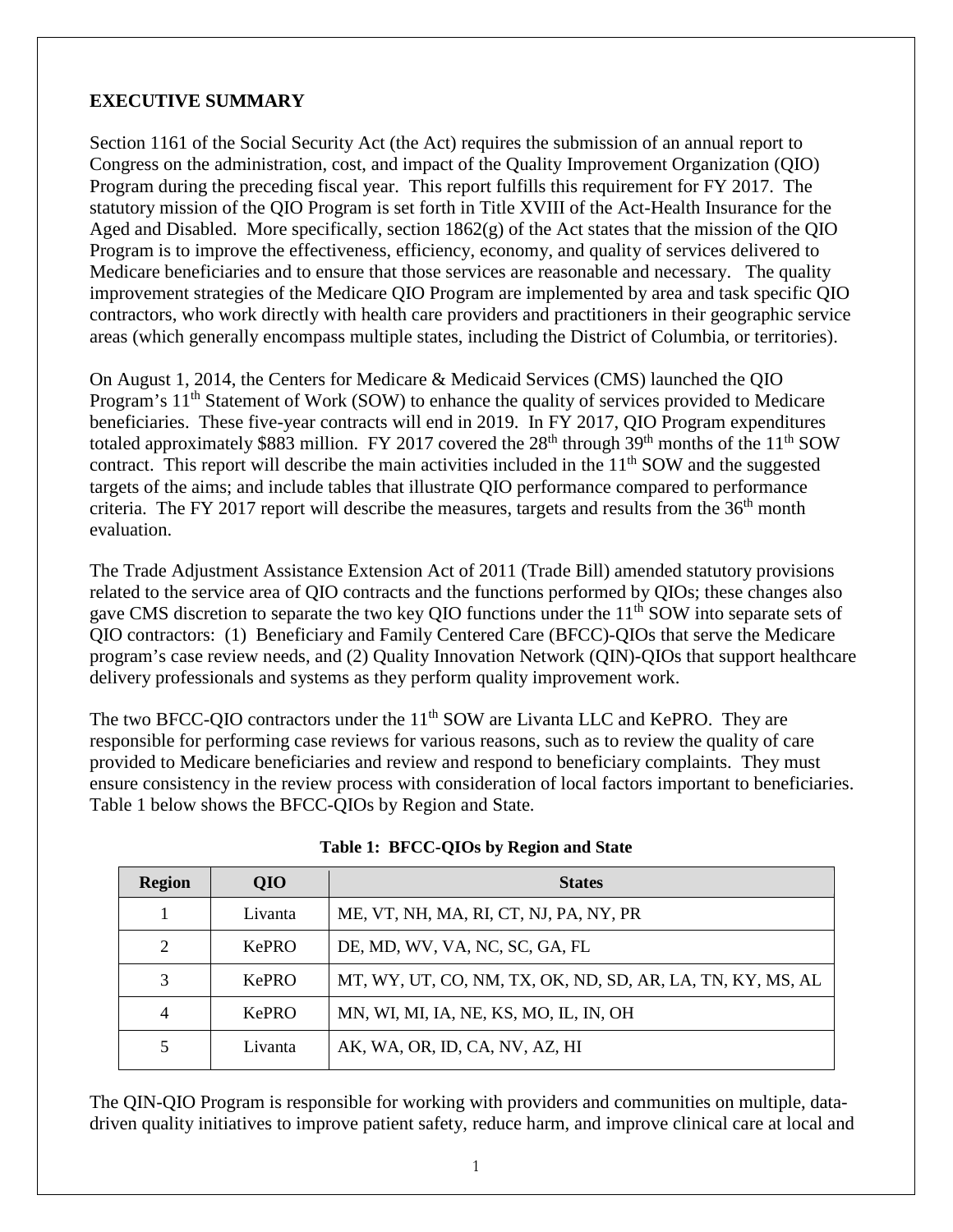regional levels. The primary goals of the QIN-QIOs are to promote effective prevention and treatment of chronic disease, make care safer by reducing harm caused by the delivery of care, promote effective communication and coordination of care, and make care more affordable. The QIO Program includes 14 QINs covering a region that include as many as six states, across the United States, District of Columbia, and U.S. territories, as shown in Table 2.

| <b>QIN Name</b>                                         | <b>States</b>          |
|---------------------------------------------------------|------------------------|
| <b>Great Plains Quality Innovation Network</b>          | KS, ND, NE, SD         |
| <b>TMF</b>                                              | AR, MO, OK, TX, PR     |
| Lake Superior Quality Innovation Network/Stratis Health | MN, WI, MI             |
| Telligen                                                | CO, IA, IL             |
| HealthInsight                                           | NM, NV, OR, UT         |
| Alliant-Georgia Medical Care Foundation                 | GA, NC                 |
| atom Alliance                                           | AL, KY, MS, TN, IN     |
| Mountain Pacific Quality Health Foundation              | AK, HI, MT, WY         |
| <b>Atlantic Quality Improvement Network</b>             | DC, NY, SC             |
| <b>Quality Insights Quality Innovation Network</b>      | DE, LA, NJ, PA, WV     |
| <b>VHQC</b>                                             | MD, VA                 |
| Qualis Health                                           | ID, WA                 |
| <b>Health Services Advisory Group</b>                   | AZ, CA, FL, OH, VI     |
| <b>HealthCentric Advisors</b>                           | CT, MA, ME, NH, RI, VT |

#### **Table 2: QIN-QIO by Name and States**

### **BACKGROUND**

The statutory provisions governing the QIO Program are in Part B of Title XI of the Act. Its statutory mission is set forth in Title XVIII of the Act-Health Insurance for the Aged and Disabled. Specifically, section  $1862(g)$  of the Act states that the mission of the QIO Program is to improve the effectiveness, efficiency, economy, and quality of services delivered to Medicare beneficiaries and to make sure that those services are reasonable and necessary. Part B of Title XI of the Act was amended by section 261 of the Trade Bill, which made several changes to the Secretary's contracting authority for QIOs beginning with contracts entered into or renewed after January 1, 2012. These changes include eligibility requirements for QIOs, the term of QIO contracts, the geographic area served by QIOs and updates to the functions performed by QIOs under their contracts. The contracts for the 11<sup>th</sup> SOW are subject to the changes made by the Trade Bill.

### **I. PROGRAM ADMINISTRATION**

#### **Description of Quality Improvement Organization Contracts**

By law, the mission of the QIO Program is to improve the effectiveness, efficiency, and quality of services delivered to Medicare beneficiaries. Based on this statutory requirement, and CMS' program experience, CMS identified the core functions of the QIO Program as: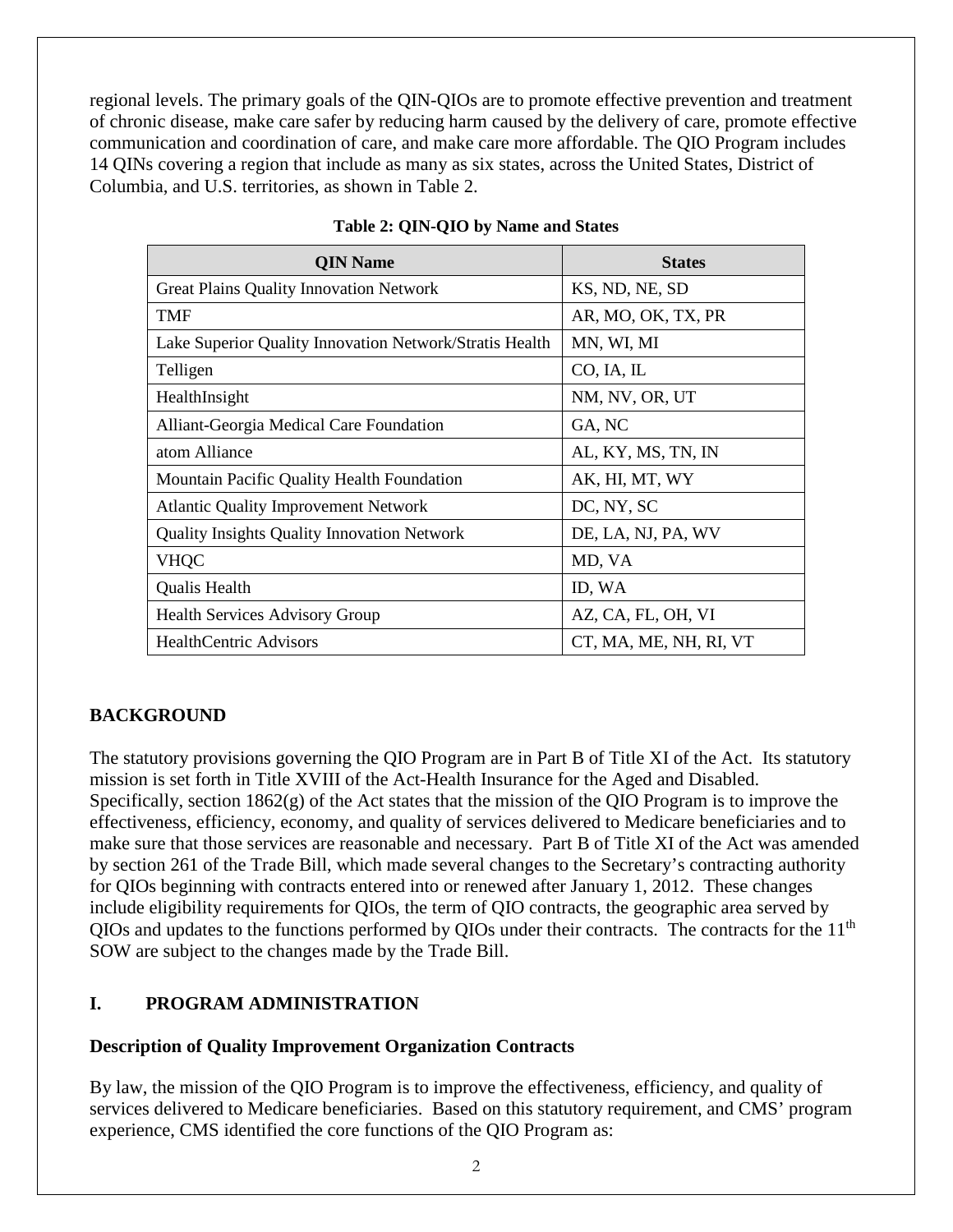- Improving quality of care for Medicare beneficiaries;
- Protecting the integrity of the Medicare Trust Fund by ensuring that Medicare pays only for services and goods that are reasonable and necessary and are provided in the most appropriate setting; and
- Protecting beneficiaries by expeditiously addressing: individual complaints; reviews or appeals from provider notices of discharge or termination of services; violations of the Emergency Medical Treatment and Labor Act (EMTALA); and other related responsibilities articulated in the Act and implementing regulations.

The QIOs are now categorized and known as BFCC-QIOs and QIN-QIOs, depending on the QIO functions that they perform. QIOs are private, mostly not-for-profit, organizations staffed by doctors and other health care professionals trained to review medical care and help beneficiaries with complaints about the quality of care and to implement improvements in the quality of care available throughout the spectrum of care.

## **QIOs Interacting with Health Care Providers and Practitioners**

QIOs work with and provide technical assistance to health care practitioners and providers such as physicians, hospitals [including critical access hospitals (CAHs)], nursing homes, and home health agencies. QIOs also work with practitioners, providers, beneficiaries, partners, and other stakeholders to improve the quality of health care provided to beneficiaries through a variety of health care delivery systems and address beneficiary complaints regarding quality of care. For instance, a process called immediate advocacy involves direct communication between QIOs and beneficiaries in which the BFCC-QIO try to address complaints raised by the beneficiary; through this process, QIO staff also work with providers to resolve miscommunication or other concerns voiced by the beneficiary or a family member. QIOs analyze data and beneficiary records to identify areas of improvements in care and ensure beneficiaries' voices are heard by addressing individual complaints and bringing their perspective into the improvement process.

Any provider or practitioner who treats Medicare beneficiaries and is paid under Title XVIII of the Social Security Act may have received technical assistance from a QIO and may be subject to review by the QIO in connection with Medicare participation. Interaction comes in a variety of forms including direct intensive QIO assistance, occasional contact with the QIO at professional meetings, visits to the QIO website, and/or QIO record reviews.

# **II. PROGRAM COST**

Under federal budget rules, the QIO Program is defined as mandatory spending rather than discretionary spending because QIO costs are financed directly from the Medicare Trust Fund and are not subject to the annual appropriations process. QIO costs are subject to the apportionment process administered through OMB. In FY 2017, QIO Program expenditures totaled \$882,551,783.49.

## **III. PROGRAM IMPACT**

The QIO Program impacts Medicare beneficiaries on an individual basis and the beneficiary population as a whole. In 2017, Medicare covered over 58 million beneficiaries: over 49 million people age 65 or older and over 9 million people of all ages with disabilities and with end-stage renal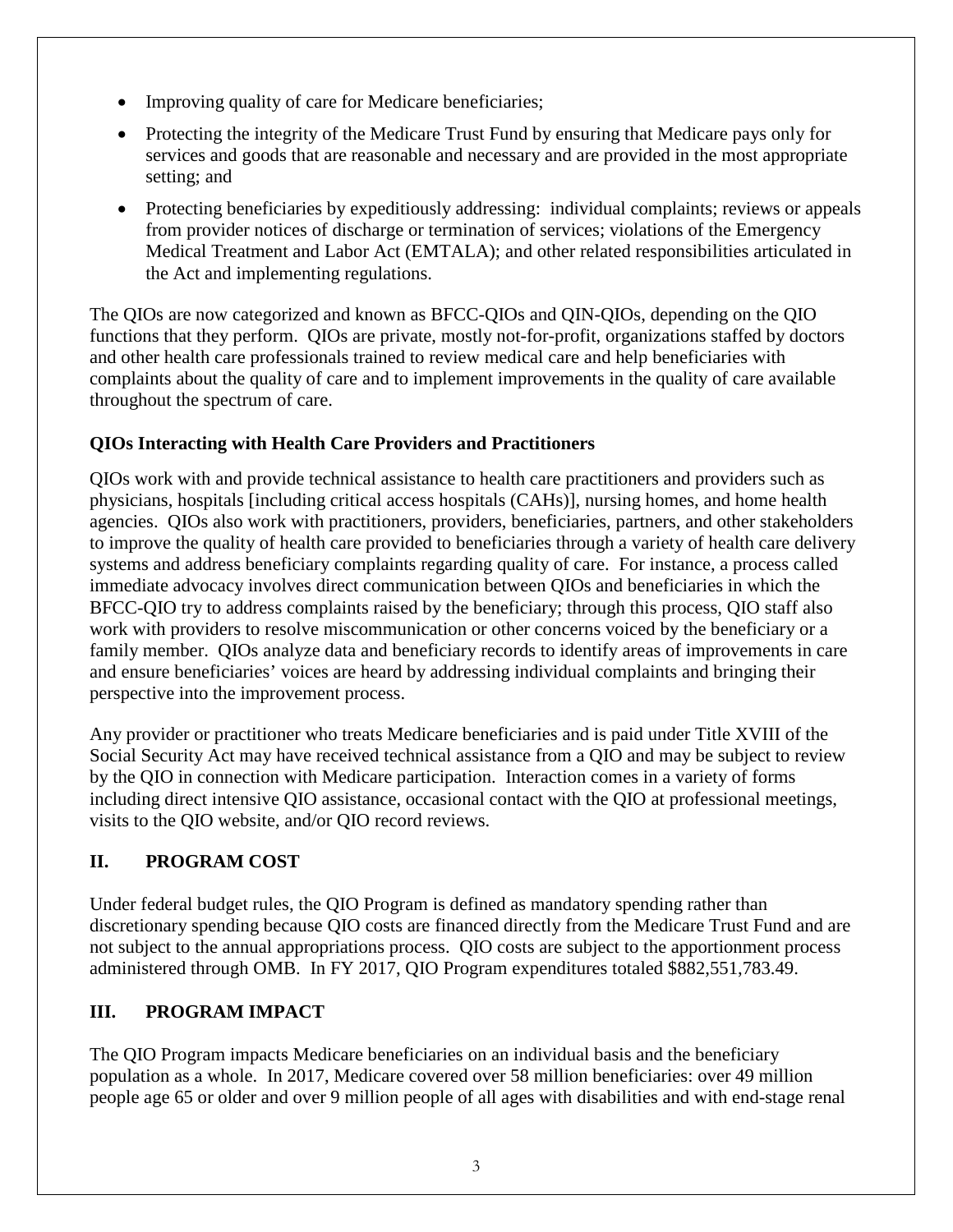disease. As the QIO Program completed the  $3<sup>rd</sup>$  year of the 11th SOW contracting period ending July 2017, some important results are as follows:

- National case review volume (excluding 2-midnight reviews) 219,082
- 2-midnight review volume 30,696
- 38,388 Medicare beneficiaries completed diabetes self-management education (DSME) classes
- DSME classes are being taught in 14 additional languages: Spanish, Mandarin, Cantonese, Vietnamese, Korean, Hmong, Samoan, Tagalog, Russian, French, Portuguese, Somali, Swahili, and Indian dialects from South Asia
- 30,347 readmissions avoided in care coordination communities cumulative through March 31, 2017
- 87.76 % of the 1.078 Ambulatory Surgical Centers, Inpatient Psychiatric Facilities, and CAHs receiving technical assistance were able to demonstrate improvement on quality reporting measures

The sections below provide additional information about QIO accomplishments and the impact on beneficiaries during the  $28<sup>th</sup>$  through  $39<sup>th</sup>$  months of the period of performance of the  $11<sup>th</sup>$  SOW. This period began November 1, 2016 and ended October 31, 2017.

### **AIM REQUIREMENTS AND MEASURES**

The Program's 11<sup>th</sup> SOW activities and services are divided into three aims: better care, better health and lower costs. Each aim has an established set of quality measures that provides accountability to the QIOs for making changes at all levels of the health care system. Please note that task refers to the breakdown of the work in each Aim of the Task Order Contract for QIN-QIOs and for the breakdown of work in the BFCC contract, for example, in Aim B, there are three tasks; there is no task A.

## **Beneficiary and Family Centered Care**

The BFCC program focuses on statutorily mandated QIO case review activities, as well as on interventions to promote responsiveness to beneficiary and family needs; providing opportunities for listening to and addressing beneficiary and family concerns; providing resources for beneficiaries and caregivers in decision making; and using information gathered from individual experiences to improve Medicare's entire system of health care. Beneficiary-generated concerns provide an excellent opportunity to explore root causes of adverse health care outcomes, develop alternative approaches to improving care, and to improve beneficiary/family experiences within the health care system. Beneficiary and family engagement and activation efforts are needed to produce the best possible outcomes of care. These QIO beneficiary and family-centered efforts align with the National Quality Strategy (NQS), which encourages patient and family engagement.

Case review types include Quality of Care Reviews, EMTALA Reviews, reviews of provider discharge/termination of service decisions and denials of hospital admissions, Higher-Weighted Diagnosis Related Group (HWDRG) Reviews and other review types. The QIO Manual includes discussion of the various case review types and provides additional detail and guidance on QIO responsibilities for the reviews.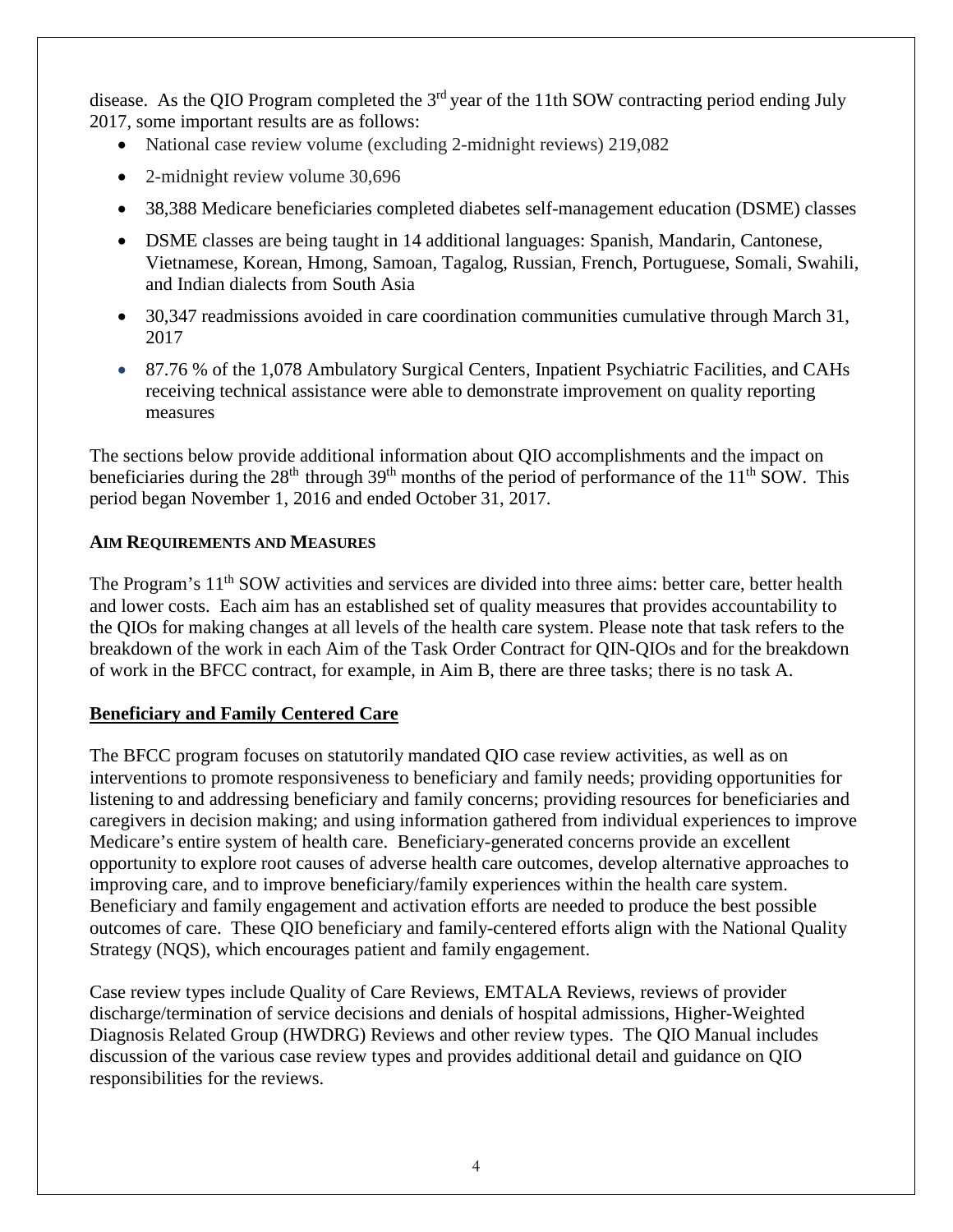The BFCC-QIO Program was restructured from 53 individual QIO contractors (one in each of the states, the District of Columbia, and two U.S. territories) to two BFCC service contracts covering five geographic areas including U.S. territories. This reorganization was implemented in an effort to promote greater standardization, to facilitate the effective and efficient delivery of care, and to improve the quality of care for Medicare beneficiaries. CMS has contracted Livanta LLC and KePRO as the two BFCC-QIOs organized among 50 states, the District of Columbia, and two territories, as shown in Figure 1. The five BFCC-QIO areas are depicted below.



 **Figure 1: Map of BFCC-QIO Region**

Table 3 provides national performance summary of the BFCC-QIO Program on three timeliness measures for the 36<sup>th</sup> month reporting period of the contract. As shown, the results of the timeliness analysis reveal that the BFCC-QIO performance exceeded Year 3 target requirements. As of July 2017, the BFCC-QIOs achieved national performance results greater than 98 percent on all three measures for the period from August 1, 2016 to July 31, 2017. The overall rate of timeliness is 99.2 percent.

| <b>Measure</b>                                                         |     | <b>Result</b> |
|------------------------------------------------------------------------|-----|---------------|
| Timeliness of Beneficiary Complaints and Other Quality of Care Reviews | 95% | 98.2%         |
| Timeliness of Discharge/ Service Termination Reviews                   | 98% | 99.6%         |
| Timeliness of EMTALA and HWDRG Reviews                                 | 95% | 99.9%         |

|  | Table 3: BFCC -QIO Annual Performance Criteria Measures |  |
|--|---------------------------------------------------------|--|
|--|---------------------------------------------------------|--|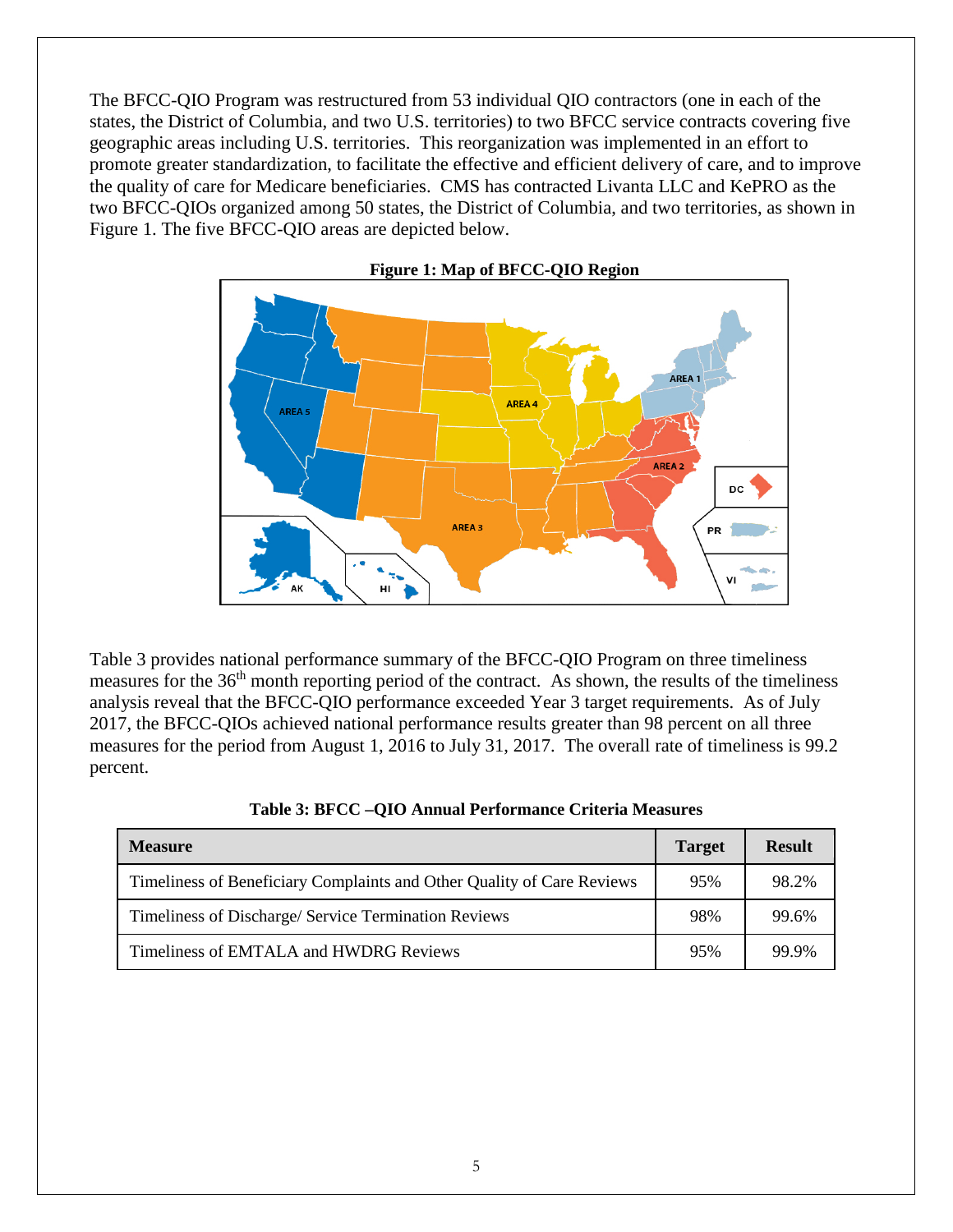## **QIN-QIO QUALITY IMPROVEMENT AIMS**

### **Aim: Healthy People, Health Communities: Improving the Health Status of Communities**

Healthy People, Healthy Communities: Improving the Health Status of Communities includes tasks that promote effective prevention and treatment of chronic disease for Medicare beneficiaries. Health IT is also promoted. Three tasks included in the Aim are described below.

### **Task B.1: Improving Cardiac Health and Reducing Cardiac Healthcare Disparities**

The purpose of this task is for the QIN-QIOs to work with home health agencies, physician's offices, clinics, and beneficiaries in collaboration with key partners and stakeholders to implement evidencebased practices to prevent heart attacks and strokes. It aligns with and supports the Department of Health and Human Services' Million Hearts® initiative's goal to prevent one million heart attacks and strokes by 2022. The Million Hearts® website is found at www.millionhearts.hhs.gov. While the QIN-QIO's work targets Medicare beneficiaries of all races and ethnicities, the QIN-QIOs intentionally target populations disproportionately affected by heart attacks and strokes (including African American, Hispanic, Asian, and Pacific Island populations). While the QIN-QIOs are charged with working to facilitate appropriate aspirin use and cholesterol management, success is measured by data results for blood pressure (BP) control and smoking screening with cessation counseling.

Table 4 below shows the national results for blood pressure control and tobacco cessation counseling (relative to the target) for patients seen in physicians' offices.

| <b>Measure</b>                                                                                                 | Target* | <b>Result</b> |
|----------------------------------------------------------------------------------------------------------------|---------|---------------|
| Percentage of patients whose blood pressure was adequately controlled                                          | 30%     | 64.2%         |
| Percentage of patients identified as tobacco users who were provided<br>with cessation counseling intervention | 45%     | 75.7%         |

**Table 4: Blood Pressure Control and Tobacco Cessation Results, 01/01/16-12/31/16**

*\*The target represents the interim, 2017 target soley for the QIN QIO's work in Task B.1. The Million Hearts initiative's national targt is 70%. Million Hearts partners internal and external to HHS are also contributing to achievement of this national 70% goal.* 

#### **Task B.2: Reducing Disparities in Diabetes Care: Everyone with Diabetes Counts (EDC)**

The goal of the EDC program is to improve health equity by improving health literacy and quality of care among Medicare and Dually Eligible beneficiaries with pre-diabetes and diabetes through knowledge empowerment, enabling them to become active participants in their care (which is also consistent with the goal of focusing on person centered care and person/patient engagement). The target populations are minority/medically underserved and rural beneficiaries. EDC engages both beneficiaries and health care providers to decrease the disparity in diabetes care by improving testing for: HbA1c, Lipids; Eye Exams; Foot Exams; as well as improve Blood Pressure control and Weight control. Additionally, the focus is to facilitate the development of sustainable diabetes education resources in targeted communities by engaging public/private agency/organization partnerships at the community, state, and national level.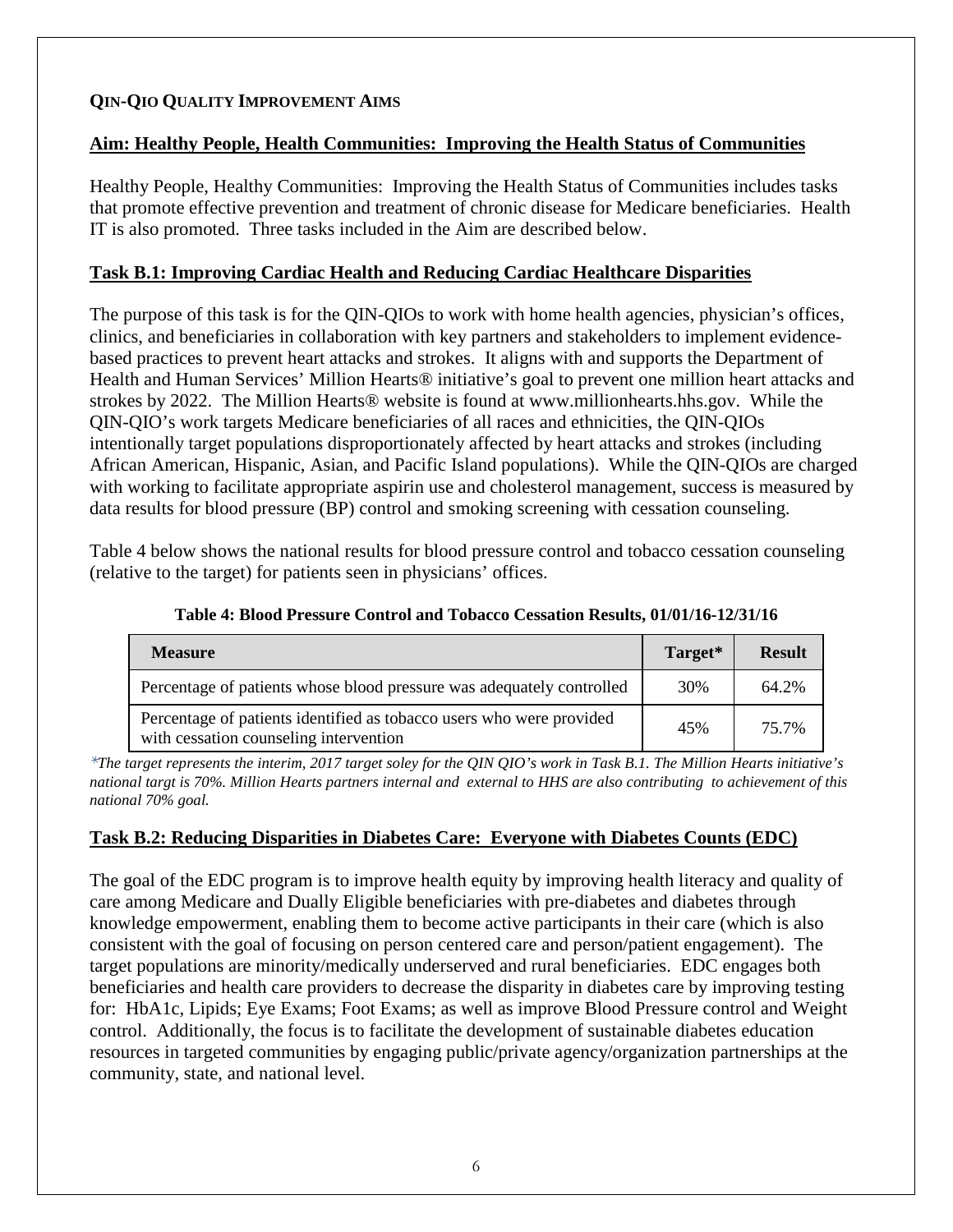Table 5 below identifies national performance targets and results for the cumulative period: 8/1/2014 - 7/31/2017.

| <b>Measure</b>                                                                                                                                                                                                                                                             | <b>Target</b> | <b>Result</b> |
|----------------------------------------------------------------------------------------------------------------------------------------------------------------------------------------------------------------------------------------------------------------------------|---------------|---------------|
| Percentage of clinical outcome data obtained/collected for Medicare<br>beneficiaries who completed diabetes self-management education<br>(DSME) classes through EDC. Clinical outcomes are HbA1c, Lipids,<br>Eye Exam, Blood Pressure, Weight and Foot Exam <sup>1</sup> . | 7%            | 10.1%         |
| Percentage of physician practices recruited to participate in EDC                                                                                                                                                                                                          | 100%          | 147.3%        |
| Percentage of new beneficiaries completing DSME                                                                                                                                                                                                                            | 55%           | 59.4%         |

|  | <b>Table 5: Reduce Disparities in Diabetes Care</b> |  |  |
|--|-----------------------------------------------------|--|--|
|  |                                                     |  |  |

 $<sup>1</sup>$  The goal is to obtain repeated measurements on the same beneficiaries longitudinally over time.</sup>

## **Aim: Better Healthcare for Communities: Beneficiary-Centered, Reliable, Accessible and Safe Care**

Initiatives associated with this Aim are designed to assist in achieving the goals of improving individual care throughout the course of the contract. Two of the six priorities that build on the broad aims of the NQS for quality improvement in health care include making care safer and making care more affordable for patients and governments by reducing the costs of care through continual improvement. Below are four specific initiatives associated with this Aim under the 11th SOW.

## **Task C.2: Reduce Healthcare Acquired Conditions (HACs) in Nursing Homes**

The 11<sup>th</sup> SOW C.2 Reducing Healthcare-Acquired Conditions in Nursing Homes task order aims to improve the quality of care and quality of life for beneficiaries residing in nursing homes. The activities associated with this task include:

- Recruiting no less than 75% of nursing homes within each state and two territories with a CMS Certification Number (CCN) and star-status into the  $11<sup>th</sup>$  SOW National Nursing Home Quality Care Collaborative (NNHQCC) Collaborative I and/or II. 12,217 nursing homes were recruited into Collaborative I and II which represent approximately 78% of the nation's nursing homes.
- Increasing the participation of low-performing nursing homes to 75% of nursing homes within each state and two territories with a CMS Certification Number (CCN), identified by a One-Star status, to participate in the NNHQCC, Collaborative I and/or II. 2,630 nursing homes with a One-star status were recruited into Collaborative I and II.
- A NNHQCC is comprised of local communities of nursing homes, residents and families, and community stakeholders, dedicated to improving nursing home care in a QIN-QIO region. The Collaborative identifies and implements solutions to decrease healthcare-acquired conditions and healthcare-associated infections, increase resident satisfaction, improve quality of life and lower health care costs in the Medicare program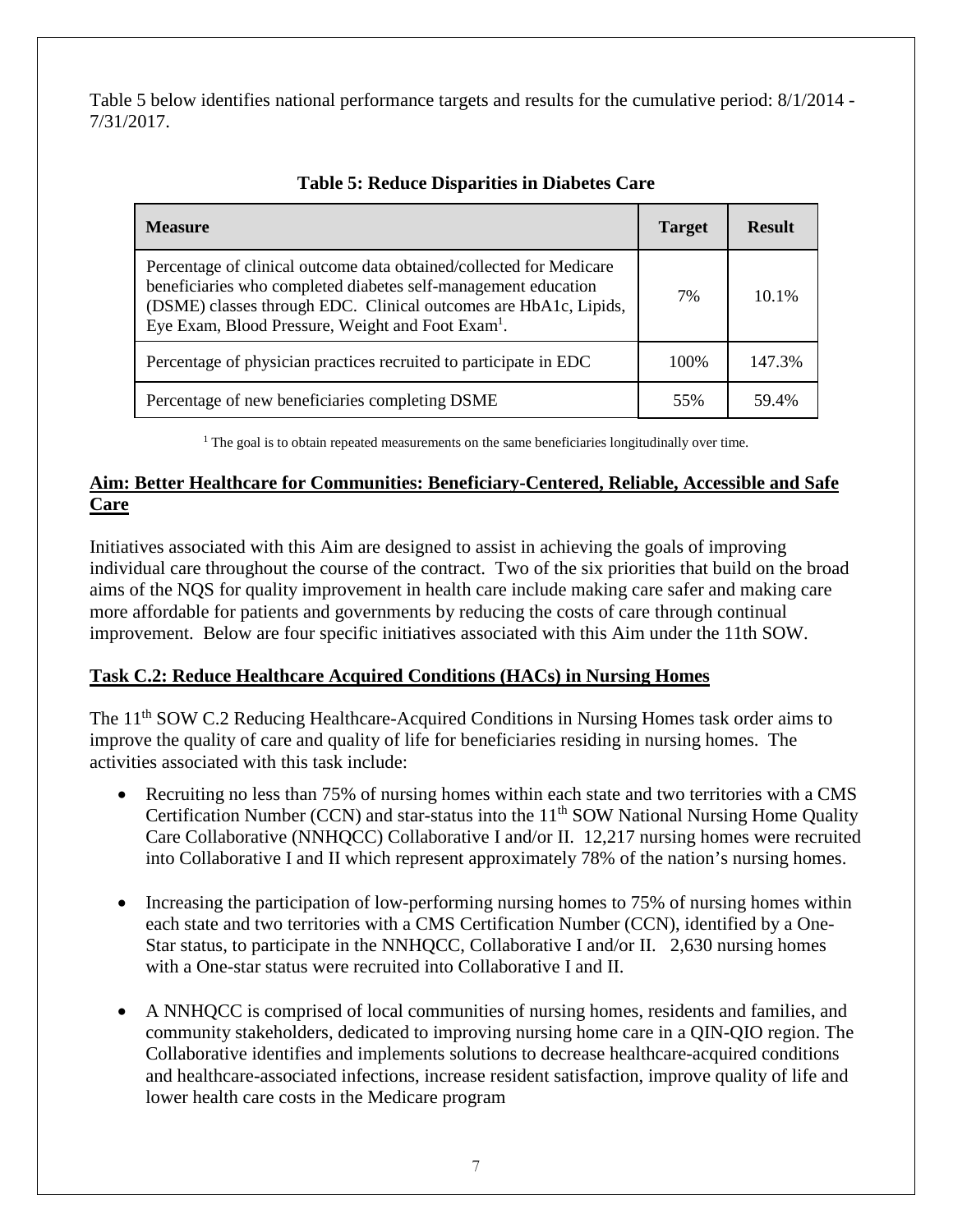- Continuation of the use of the Quality Measure Composite Score as a means to measure the success of both collaborative efforts I and II, and expanding the use of the Composite Score to identify progress in individual nursing homes and individual QIN-QIOs.
- Continuing the alignment of the QIN-QIO with the Partnership to Improve Dementia Care effort to drive-down the inappropriate use of Antipsychotic medications in Medicare beneficiaries in long-stay facilities.

Table 6 identifies the evaluation measures and targets for the 36<sup>th</sup> month of performance requirements.

| <b>Measure</b>                                                                                                                          | <b>Target</b>                          | <b>Result</b>                  |
|-----------------------------------------------------------------------------------------------------------------------------------------|----------------------------------------|--------------------------------|
| Reduction in percentage of long-stay residents who<br>received antipsychotic medications <sup>1</sup>                                   | 9% Relative<br><b>Improvement Rate</b> | 23.9%                          |
| Sum of percentages of one-star category target number<br>recruited for Collaboratives I and II                                          | 100%                                   | 134.0%                         |
| Sum of percentages of recruitment target number (RTN)<br>recruited for Collaboratives I and II                                          | 100%                                   | 105.2%                         |
| 50% of RTN will achieve the quality measure composite<br>score of $6.0$ or less by $1/2019^2$                                           | $\geq 25\%$ <sup>2</sup>               | 47 of 53 states $=$<br>88% met |
| Percentage of NH-National Healthcare Safety Network<br>(NHSN) cohort homes completing enrollment in CDC<br>NHSN long term care database | 100%                                   | 34 of 52 states $=$<br>65% met |

**Table 6: Evaluation Measure for Reduce HAC in Nursing Homes**

<sup>1</sup> The Puerto Rico QIN-QIO uses short-stay antipsychotic medication measure instead of the long-stay measure. Criteria: Interim Rate <= 3% instead of Reduction.

<sup>2</sup> The Puerto Rico QIN-QIO uses short-stay moderate to severe pain measure instead of composite score. Criteria: Relative Improvement  $\geq$  20%.

### **Task C.3: Coordination of Care and Medication Safety**

The purpose of this task is to improve hospital admission and readmission rates, and adverse drug event rates by improving effective communication and the continuity and coordination of patient care using methods such as interoperable health IT. The QIN-QIO work is designed to improve the quality of care for Medicare beneficiaries who transition among care settings including home through a comprehensive community effort. These efforts aim to reduce readmissions following hospitalization and to yield sustainable and replicable strategies to achieve high-value health care, particularly for chronically ill and disabled Medicare beneficiaries. The QIN-QIOs continue to support the development of community coalitions for improving communication and the coordination of clinical decisions. A summary of the national performance targets and results for the  $36<sup>th</sup>$  month of data collection during each specific period are presented in Table 7.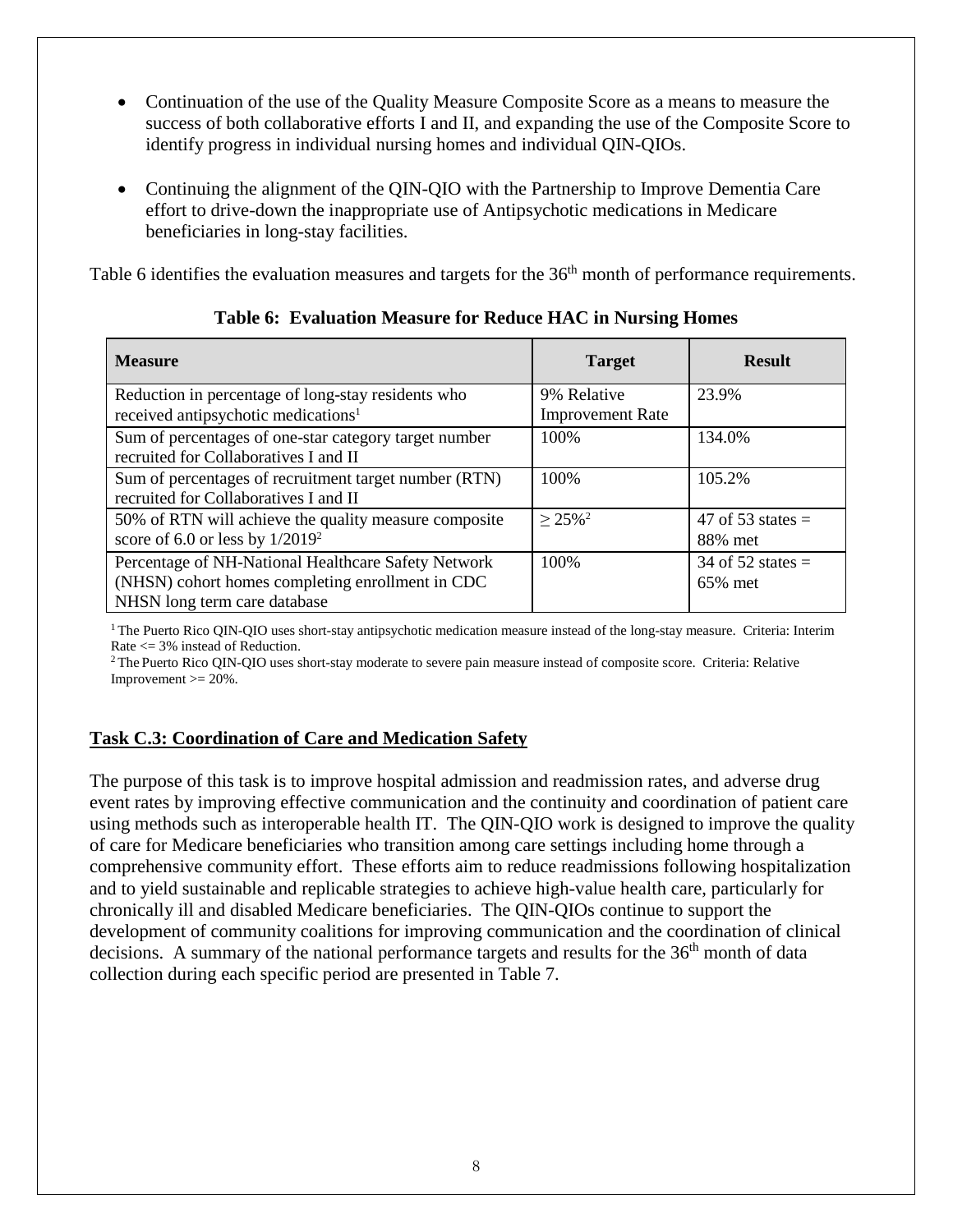#### **Table 7: Coordination of Care**

| <b>Measure</b>                                                                                            | <b>Target</b>        | <b>Result</b> |
|-----------------------------------------------------------------------------------------------------------|----------------------|---------------|
| Percentage of interventions implemented (for a minimum of                                                 | 60%                  | 92.6%         |
| 6 months) that show improvement (for a minimum of 5<br>interventions across the state/territory annually) |                      |               |
|                                                                                                           |                      |               |
| Period: 8/1/2016-7/31/2017                                                                                |                      |               |
| Percentage of 30-day readmissions per 1,000 Fee-for-Service                                               | 6 % relative         | 1.8% RIR      |
| (FFS) beneficiaries in cohorts $A^1 \& B^2$                                                               | improvement rate     |               |
|                                                                                                           | (RIR) cohort A       |               |
| Period: 4/1/2016-3/31/2017                                                                                | 2% RIR cohort B      | 3.7% RIR      |
| Percentage of admissions per 1,000 FFS beneficiaries in                                                   | 4.2% RIR cohort A    | 2.5% RIR      |
| Cohort $A & B$                                                                                            |                      |               |
|                                                                                                           | 1.4% RIR cohort B    | 2.9% RIR      |
| Period: 4/1/2016-3/31/2017                                                                                |                      |               |
| Percentage of state/territory-wide readmissions per 1,000                                                 | 1.2% RIR             | 2.8% RIR      |
| FFS beneficiaries                                                                                         |                      |               |
| Period: 4/1/2016-3/31/2017                                                                                |                      |               |
| Percentage of state/territory-wide admissions per 1,000 FFS                                               | 1.2% RIR             | 2.7% RIR      |
| beneficiaries                                                                                             |                      |               |
|                                                                                                           |                      |               |
| Period: 4/1/2016-3/31/2017                                                                                |                      |               |
| Increased community tenure <sup>3</sup> in state/territory-wide coalition.                                | 1.2 % RIR cohort A   | $-0.21\%$ RIR |
| Period: 4/1/2016-3/31/2017                                                                                | $0.4\%$ RIR cohort B | $-0.12\%$ RIR |

1 Cohort A recruitment timeframe is 7/1/2013-6/30/2014

<sup>2</sup>Cohort B recruitment timeframe is  $1/1/2014-12/31/2014$  (some overlap with cohort A)

<sup>3</sup>The number of days beneficiaries spends in their home setting.

#### **Task C.3.6: Adverse Drug Events Data Collection and Support**

In the  $11<sup>th</sup>$  SOW QIN-QIOs were tasked with improving medication safety and reducing adverse drug events (Task C.3.6). QIN-QIOs are required to recruit providers and practitioners and pharmacies that provide care for Medicare beneficiaries that are at high risk for an adverse drug event. Medicare beneficiaries that were identified to be at high risk are beneficiaries taking three or more medications including a high risk medication, referenced in the HHS National Action Plan for adverse drug event prevention as opioids, diabetic agents, and anticoagulants. QIN-QIOs are working to implement or identify tools to track and increase surveillance of adverse drug events to help prevent them, improve medication safety by providing evidence based clinical information and best practices, and increase medication safety across the community as an integrated part of care transitions efforts. The QIN-QIO program developed a claims based method of identifying high-risk beneficiaries, adverse drug events, and hospitalizations for the high-risk population using Medicare claims data, including Medicare Part D data.

Specific goals under task C.3.6 are to improve care coordination and reduce adverse drug events for beneficiaries that are at high risk for an adverse drug event. Table 8 identifies performance summary on the two measures.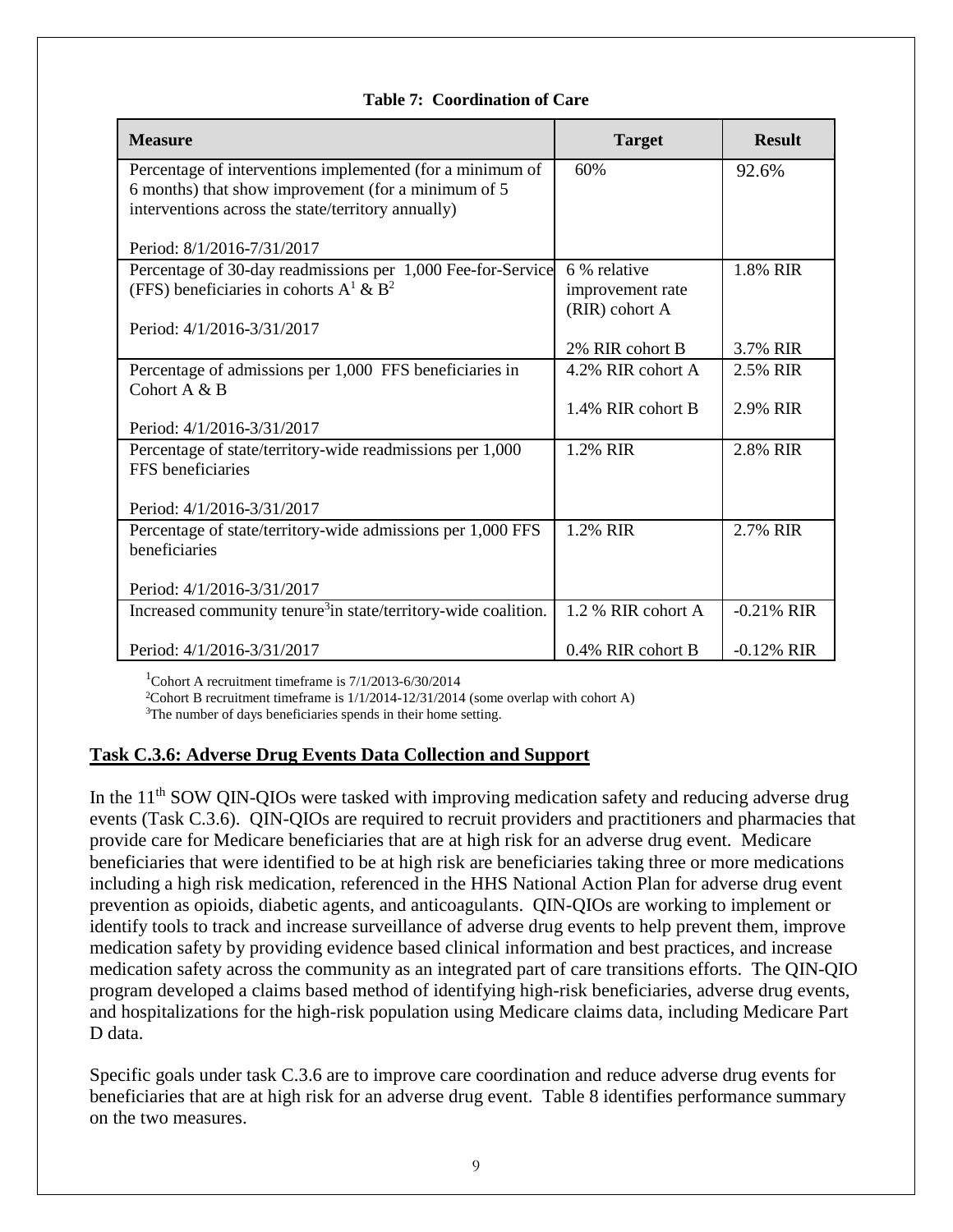| <b>Measure</b>                                                                                                   | <b>Target</b>                       | <b>Result</b> |
|------------------------------------------------------------------------------------------------------------------|-------------------------------------|---------------|
| Percentage of adverse drug events per 1,000 screened<br>beneficiaries (self-reported)                            | 10% RIR (cohorts $A &$<br>cohort B) | 17.9% RIR     |
| Percentage of adverse drug events per 1,000 HRM Medicare<br>Beneficiaries in State/Territory (alternate measure) | 1% RIR                              | 1.8% RIR      |

## **Table 8: Medication Safety and Adverse Drug Event Prevention, 8/1/2016-7/31/2017**

## **Task C.3.10: Antibiotic Stewardship (AS)**

The scope of work relating to antibiotic stewardship was added to the section C.3 of the current QIN-QIO 11th SOW: "Promote Effective Communication and Coordination of Care", as Task C.3.10 Combatting Antibiotic Resistant Bacteria through Antibiotic Stewardship in Communities.

Antibiotic stewardship is a program by which facilities are able to monitor, reduce and prevent misuse and/or overuse of antibiotics within a healthcare system using a multidisciplinary team and strategic approach. Often seen in hospitals in different forms, antibiotic stewardship principles need to be expanded beyond the inpatient setting as part of a comprehensive patient care model. Part of the task of CMS' quality improvement program in this arena is to spread the principles of antibiotic stewardship among recruited outpatient settings at the point of care, where antibiotics are being prescribed. Therefore, QIN-QIOs are required under the 11<sup>th</sup> SOW to provide outreach, education and technical assistance to encourage the spread of antibiotic stewardship, directed to practitioners, pharmacists, healthcare system leadership as well as to recipients of care, the beneficiaries.

Please note that there is no 36<sup>th</sup> month evaluation for this task, as OIN-OIOs continue to collect data for this task. The first evaluation for this task is in July 2018.

## **Aim: Better Care at Lower Cost**

## **Task D.1: Quality Improvement through Quality Reporting Programs and Supporting Clinicians in the Quality Payment Program**

The purpose of this task is to assist inpatient and outpatient hospitals, PPS-exempt Cancer Hospitals (PCHs), Inpatient Psychiatric Facilities (IPFs), Ambulatory Surgical Centers (ASCs), and eligible clinicians (as defined in Social Security Act Section 1861(r)) in improving their quality of care and efficiency of care through direct technical assistance, Learning and Action Networks (LANs), and outreach and education about CMS value based payment and quality reporting programs. QIN-QIOs are working to reach all of those Merit-based Incentive Payment System (MIPS) eligible clinicians that are not being supported by the Small, Underserved, and Rural Support contracts or the Transforming Clinical Practice Initiative. As a result of a contract modification, QIN-QIOs ensure that MIPS eligible clinicians receive support to help them successfully participate in the Quality payment Program. QIN-QIOs assist eligible clinicians with their transition from the existing quality programs into the MIPS Program by incorporating a service-oriented approach when providing technical assistance, education and outreach, distribution and dissemination of learning modules, and LAN activities. QIN-QIOs ensure eligible clinicians have opportunities to engage in broad-reaching technical assistance that maximizes benefit to the customer and requires minimal effort. The QIN-QIOs continue to work to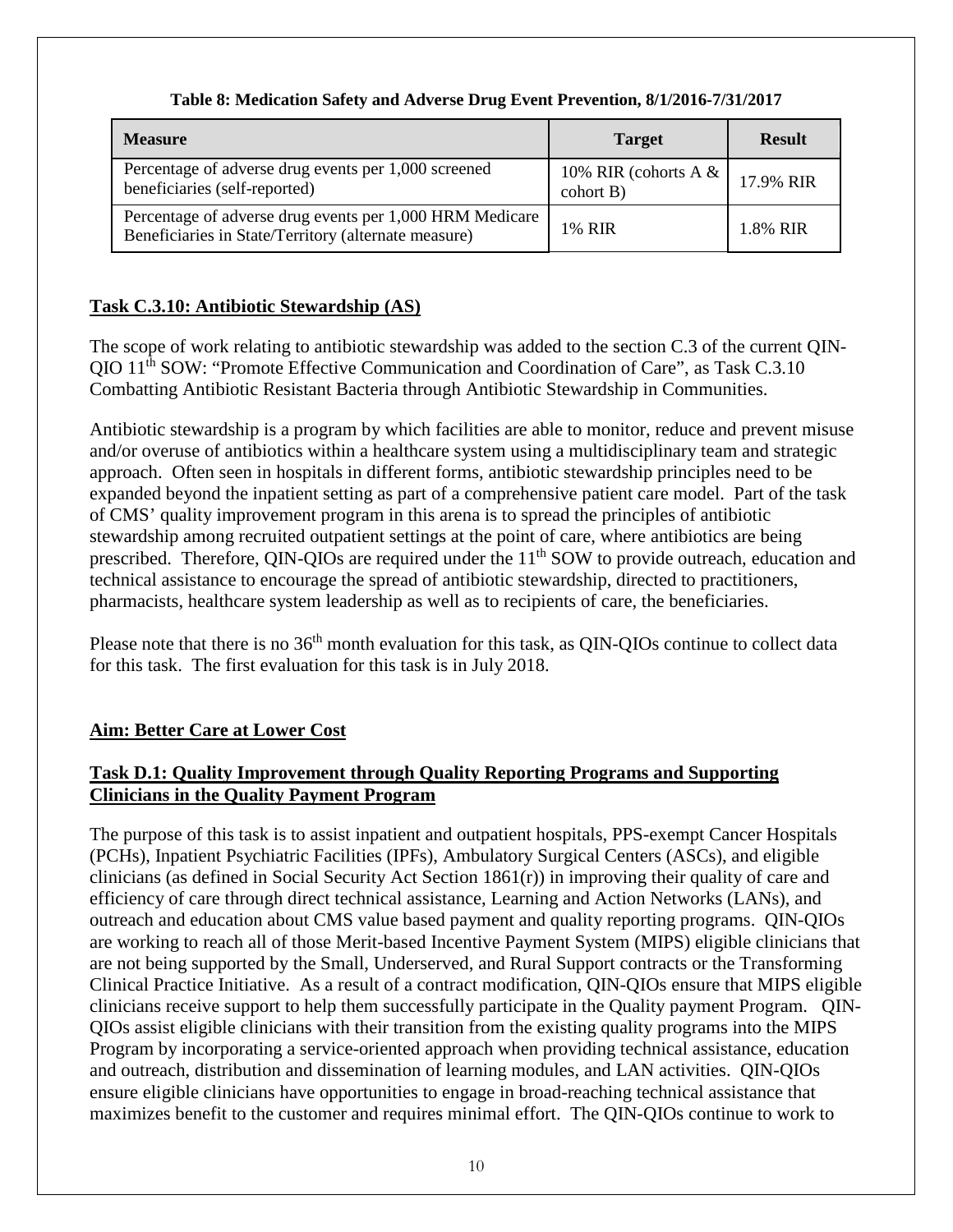improve healthcare by identifying gaps and opportunities for improvement in quality, efficiency, and care coordination.

Table 9 presents the national key performance metrics for data collection during each specific period.

### **Table 9: Quality Improvement through Quality Reporting Programs and Supporting Clinicians in the Quality Payment Program**

| <b>Measure</b>                                                                                                                                                                                                                     | <b>Target</b> | <b>Result</b> |
|------------------------------------------------------------------------------------------------------------------------------------------------------------------------------------------------------------------------------------|---------------|---------------|
| Percentage of ASC, IPF and CAH facilities receiving technical<br>assistance that demonstrate improvement in quality-of-care measures<br>Period: numerator: 1/1/2016-12/31/2016<br>denominator: 8/1/2014-6/30/2016                  | 15%           | 87.8%         |
| Percentage of eligible hospitals meeting measure thresholds for the<br><b>Hospital Outpatient Quality Reporting Program</b><br>Period: numerator: 7/1/2015-6/30/2016<br>denominator: 8/1/2014-6/30/2016                            | 75%           | 100%          |
| Percentage of eligible hospitals performing at or better than the median<br>(50 <sup>th</sup> percentile for Hospital Value-based Purchasing Program)<br>Period: numerator: 1/1/2016-12/31/2016<br>denominator: 8/1/2014-6/30/2016 | 50%           | 94.6%         |
| Percentage of customers referred to QIN-QIOs by Quality Payment<br>Program services center line that are contacted by the QIN-QIO within<br>one business day of receiving the referral<br>Period: 9/20/2016-7//31/2017             | 95%           | 99.8%         |

## **Task E.1: Quality Improvement Initiatives (QIIs) Technical Assistance**

The purpose of this task is to improve the quality of health care for Medicare beneficiaries by providing technical assistance to providers and practitioners; it serves all the Aims of the 11<sup>th</sup> SOW. The QIN-QIO improves healthcare quality by assisting providers and/or practitioners in identifying the root cause of a concern, developing a framework in which to address the concern, and improving a process or system based on their analyses. A Quality Improvement Initiative (QII) is any formal activity designed to serve as a catalyst and/or support for quality improvement that uses proven methodologies to achieve these improvements. The improvements may relate to safety, healthcare, health and value and involve providers, practitioners, beneficiaries, and/or communities.

A QII may consist of system-wide and/or non-system-wide changes and may be based on a single, confirmed concern or multiple confirmed concerns. Additionally, the QIN-QIO collaborates with the BFCC-QIO to improve Beneficiary ("Patient") and Family Engagement in healthcare quality improvement efforts and actively supporting projects aimed at shared decision-making with beneficiaries, families, and caregivers and families. QIIs may also be based upon or responsive to referrals made by other contractors in the QIO Program.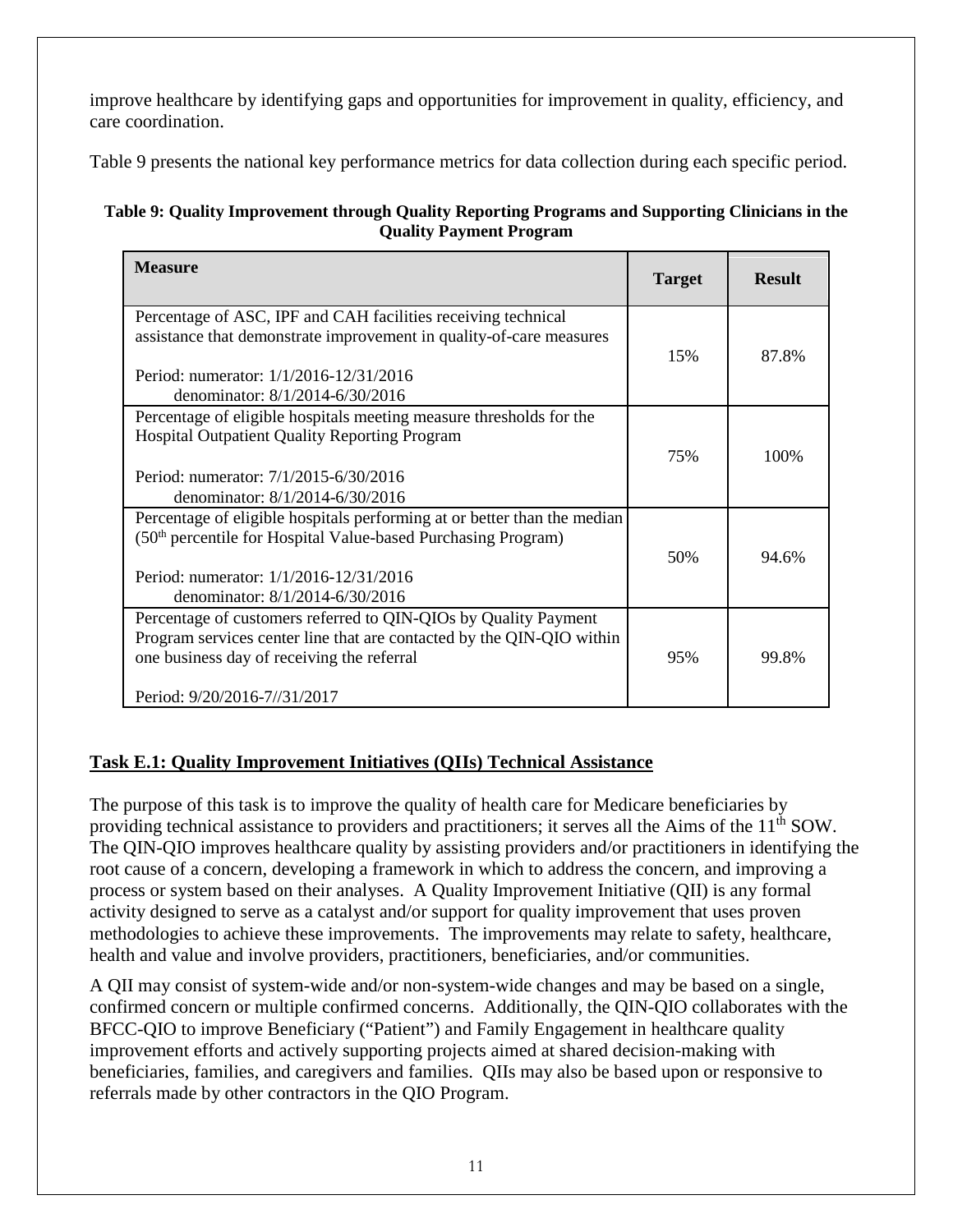The general desired outcomes for this task are to support providers and practitioners to develop and implement quality improvement initiatives that achieve the desired established metric outcome, provide technical assistance and educational interventions. It is expected that any request or referral that is submitted be addressed timely and improved by using proven methodologies to achieve the best overall outcomes for beneficiaries.

Table 10 summarizes the pace of technical assistance initiation to providers and practitioners and the rate of success for QIIs. The national results reveal that QIN-QIO performance exceeded Year 3 target requirements by 14.3 to 25 percent.

| <b>Measure</b>                                                                                                        | <b>Target</b> | <b>Result</b> |
|-----------------------------------------------------------------------------------------------------------------------|---------------|---------------|
| Percentage of QIIs initiated within 30 days of the receipt<br>of a referral or a request for QII technical assistance | 85%           | 99.3%         |
| Percentage of QIIs successfully resolved                                                                              | 75%           | 100%          |

### **Table 10: QII Technical Assistance Evaluation Measure**

### **Task F.1: Improving Medicare Beneficiary Immunization Rates through Improved Tracking, Documentation, and Reporting with a Special Focus on Reducing Immunization Health Care Disparities**

This task supports the aim of Better Health: Healthy People, Healthy Communities.

Immunization rates among adults have historically been low. Immunization rates vary in the Medicare population from the high of about 66 percent for influenza to a low of 8 percent for tetanus and diphtheria boosters. There is an even greater variation between racial and ethnic groups. For example according to the National Health Interview Survey (2015), white adults aged 65 years and older had a pneumococcal immunization rate of 68.1 percent, whereas Asian adults aged 65 years and older had a rate of 49 percent; similarly, white, non-Hispanic adults aged 65 years and older had an influenza immunization rate of 41.7 percent while black, non-Hispanic adults had a rate of 50.2 percent.

The focus of this task is on improving the assessment and documentation of Medicare beneficiary immunization status, increasing overall immunization rates, and reducing the immunization disparities. This work also supports the National Vaccine Advisory Committee Standards for Adult Immunization Practice and the adult immunization recommendations of the Advisory Committee on Immunization Practices. Additionally, there is evidence annual influenza immunization decreases morbidity and mortality in persons with cardiovascular disease. As such, QIOs working on this task are expected to work closely with the providers and practitioners recruited in Task 001 (Improving Cardiac Health and Reducing Cardiac Healthcare Disparities) to address immunization disparities.

Below are results for task F.1 showing performance summary data of the improved Medicare Beneficiary Immunization Rates (table 11) for the  $36<sup>th</sup>$  month reporting period.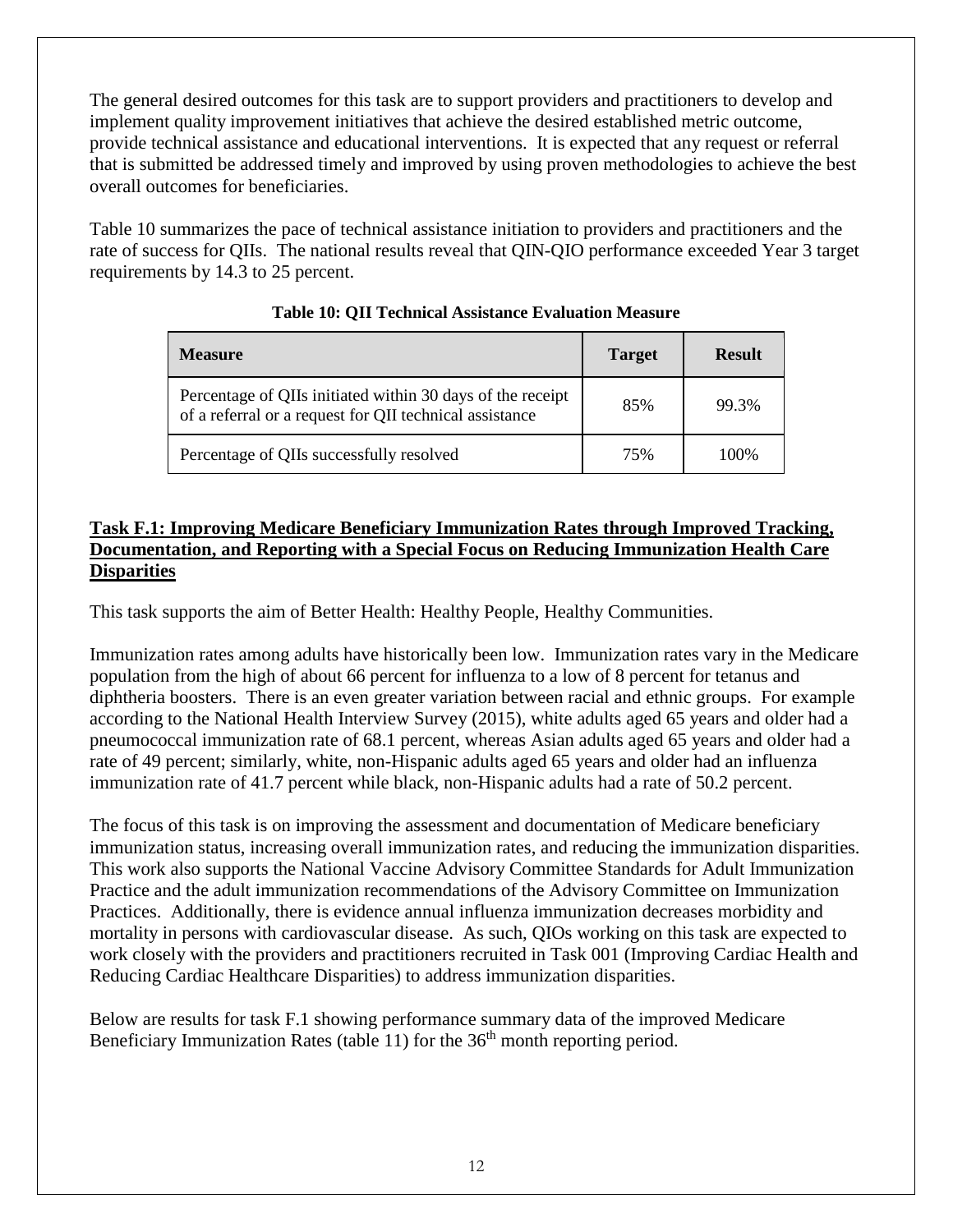| <b>Measure</b>                                                                                                                                                                                                                                                       | <b>Target</b> | <b>Result</b>                                                                       |
|----------------------------------------------------------------------------------------------------------------------------------------------------------------------------------------------------------------------------------------------------------------------|---------------|-------------------------------------------------------------------------------------|
| Task F.1-2 Provider and Practitioner Recruitment<br>Percentage of providers and practitioners recruited                                                                                                                                                              | 100%          | 100 percent $(37/37)$ of states<br>met the July 2017 evaluation<br>criterion (100%) |
| Task F.1-3 Medicare Beneficiary Recruitment<br>Percentage of Medicare beneficiaries recruited                                                                                                                                                                        | 100%          | 100 percent $(37/37)$ of states<br>met the July 2017 evaluation<br>criterion        |
| Task F.1-4 Medicare Beneficiary<br><b>Recruitment for PPV</b><br>Percentage of Medicare beneficiaries recruited receiving<br>pneumonia vaccination                                                                                                                   | 50%           | 100 percent $(37/37)$ of states<br>met the July 2017 evaluation<br>criterion        |
| Task F.1-5 Preventive Care and Screening<br>Percentage of patients aged 6 months and older seen for a visit<br>between October 1 and March 31 who received an influenza<br>immunization or who reported previous receipt of an influenza<br>immunization (NQF #0041) | 50%           | 62 percent $(21/34)$ of states<br>met the July 2017 evaluation<br>criterion.        |
| Task F.1-6 Influenza Immunization for Current Flu Season<br>Percentage of home health episodes of care during which<br>patients received influenza immunization for the current flu<br>season (NQF #0522)                                                            | 50%           | 100 percent $(37/37)$ of states<br>met the July 2017 evaluation<br>criterion.       |
| Task F.1-7 Pneumonia Vaccination Status for Older Adults<br>The percentage of Patients aged 65 years and older who have<br>ever received a pneumococcal vaccination (NQF #0043)                                                                                      | 50%           | 94 percent (32/34) of states<br>met the July 2017 evaluation<br>criterion           |
| Task F.1-8 PPV Vaccine Ever Received<br>Percentage of home health episodes of care during which<br>patients were determined to have ever received Pneumococcal<br>Polysaccharide Vaccine (PPV) (NQF #0525)                                                           | 50%           | 97 percent (36/37) of states<br>met the July 2017 evaluation<br>criterion           |
| Task F.1-10 HHA Recruitment<br>Percentage of Home Health Agencies recruited                                                                                                                                                                                          | 100%          | 100 percent $(37/37)$ of states<br>met the July 2017 evaluation<br>criterion        |

### **Table 11: Improved Immunization Rates**

### **Task G.1: Improving Identification of Depression and Alcohol Use Disorder in Primary Care and Care Transitions for Behavioral Health Conditions**

This task supports the aim of Better Healthcare for Communities: Beneficiary-Centered, Reliable, Accessible, and Safe Care.

Depression and alcohol use disorder are common behavioral health conditions in the Medicare population and are frequently under-identified in primary health care settings. Major depression is a leading cause of disability in the United States, complicates the treatment of other serious diseases and is associated with an increased risk of suicide. Alcohol use disorder is the most prevalent type of addictive disorder in those 65 and older and is often associated with depression. Additionally,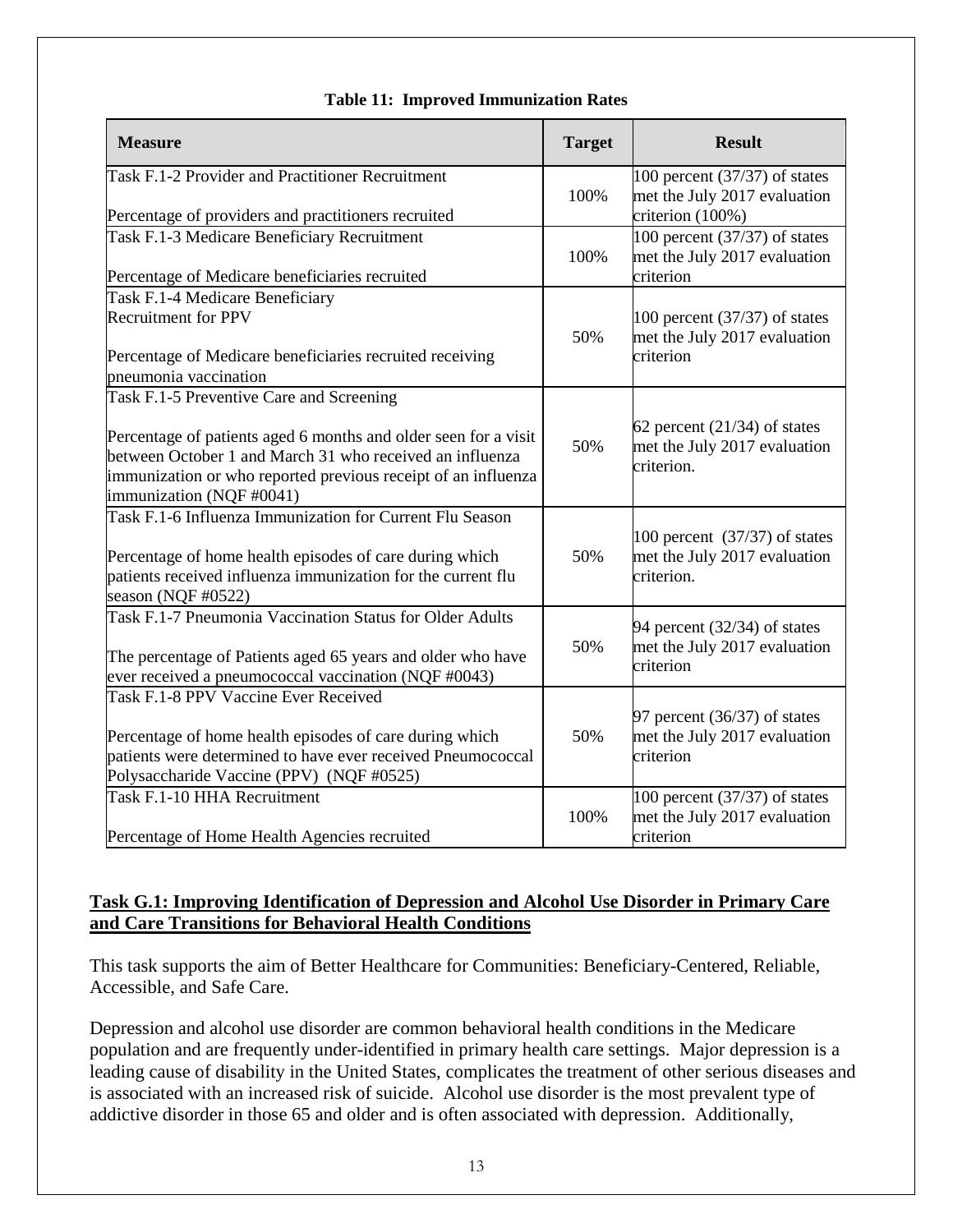challenges in effective care transitions for these and other behavioral health conditions contribute to high readmission rates and problems in treatment adherence.

Under this task, six regional QIN-QIOs provide technical assistance and educational interventions to help primary care providers screen for and increase the identification of people with depression or alcohol use disorder. In addition, QIN-QIOs work with inpatient psychiatric facilities to improve transitions of care and reduce readmissions for these and other patients after discharge. Assistance includes developing processes for successful transmission of discharge information to the follow-up practitioner, helping Medicare beneficiaries and their family/caregivers understand medications and treatment instructions, and coordinating communication between the inpatient facility, outpatient providers and Medicare beneficiaries.

Please note that a few of the targets were not met, in part because data were pulled from claims and not all claims had been submitted at the time data collection took place. CMS is currently working to address this issue. Table 12 shows the currently available national performance data covering  $1/1/2016 - 12/31/2016$ .

| <b>Measure</b>                                                                     | <b>Target</b> | <b>Result</b> |
|------------------------------------------------------------------------------------|---------------|---------------|
| Percentage of the annual Medicare case load receiving<br>screening for alcohol use | 25%           | $6.2\%$       |
| Percentage of the annual Medicare case load receiving<br>screening for depression  | 25%           | 19.6%         |
| 30-day all-cause psychiatric Readmissions readmission rate <sup>1</sup>            | $< 22.3\%$    | 23.5%         |

| <b>Table 12: Transitions Behavioral Health Conditions</b> |  |  |  |
|-----------------------------------------------------------|--|--|--|
|-----------------------------------------------------------|--|--|--|

 $1$  A positive rate difference reflects a decreased readmission rate from baseline (22.3%)

## **Task H.1: Transforming Clinical Practice Initiative (TCPI)**

This task supports Better Care at Lower Cost. Transforming Clinical Practice is designed to support more than 140,000 clinician practices in achieving practice transformation and performance improvement through extensive collaboration, key change package concepts, technical assistance, and peer-based learning networks.

The table below represents national performance data for this task. Both measures relate to the practice assessment tool, which is used to evaluate where a practice falls within the TCPI 5 phases of practice transformation. For the first measure "percentage of assessments completed", each QIN was awarded a certain number of assessments to perform, and QINs were to perform 33% of their total number of assessments during the period of 12/23/2015 to 7/31/2017. This measure ensures that the expected numbers of assessments are being performed in order to evaluate a practice's progression through the phases of transformation. For the second measure, "the percentage of submitted assessments completed", this corresponds to the QINs having to ensure that 97% of all fields of the assessment tool are addressed (answered) in order to appropriately evaluate where a practice falls within the phases of transformation.